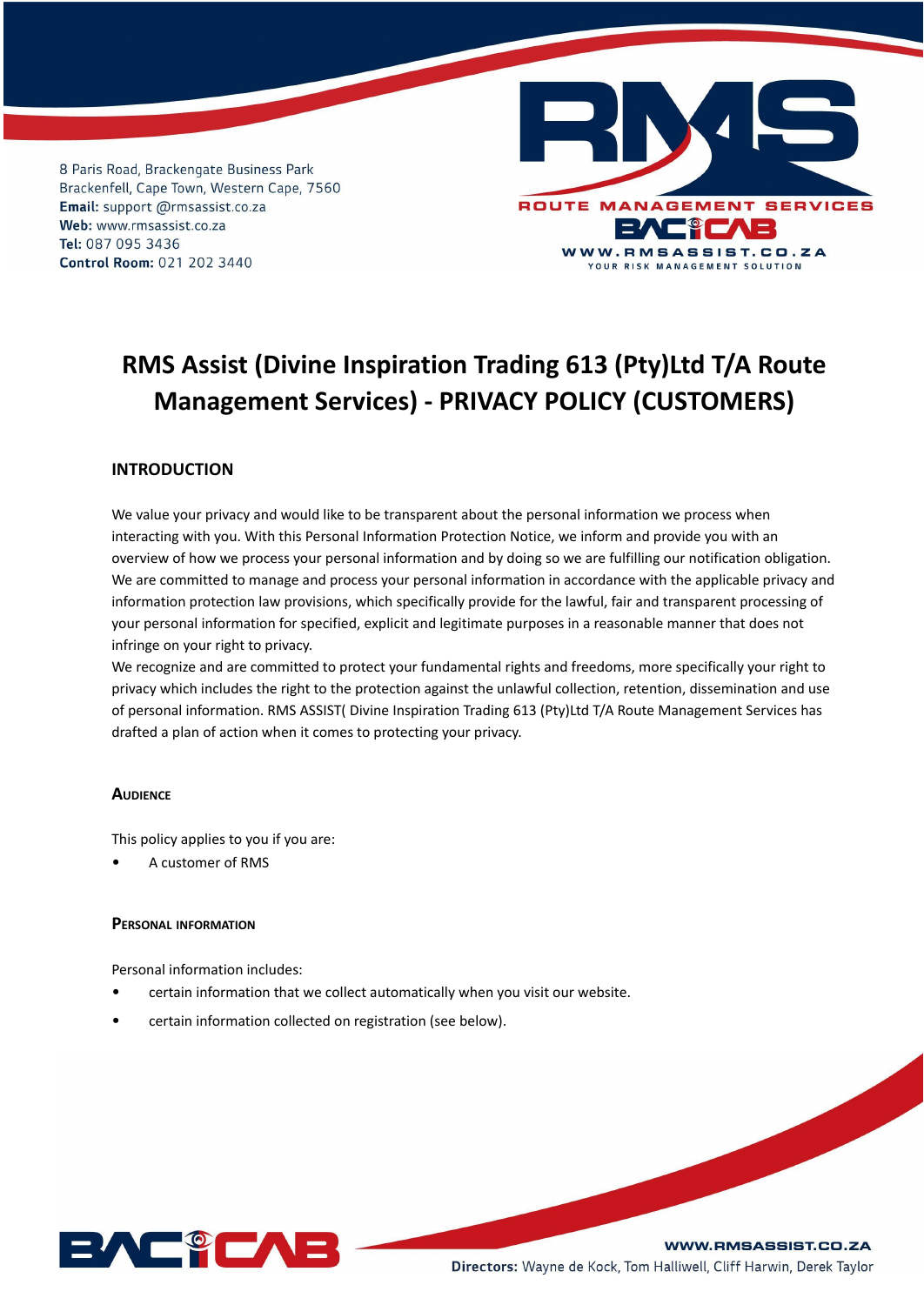

- certain information collected on submission; and
- optional information that you provide to us voluntarily (see below).

but excludes:

- information that has been made anonymous so that it does not identify a specific person.
- permanently de-identified information that does not relate or cannot be traced back to you specifically.
- non-personal statistical information collected and compiled by us; and
- information that you have provided voluntarily in an open, public environment or forum including any blog, chat room, community, classifieds, or discussion board (because the information has been disclosed in a public forum, it is no longer confidential and does not constitute personal information subject to protection under this policy).

Common examples of the types of personal information which we may collect, and process include your:

- identifying information such as your name, date of birth, or identification number of any kind.
- contact information such as your phone number or email address.
- address information such as your physical or postal address; or
- demographic information such as your gender or marital status.

Depending on the goods or services that you require, we may also collect sensitive personal information including your:

- financial information such as your bank account details.
- sensitive demographic information such as your race or ethnicity.
- criminal information such as information about your commission or alleged commission of any offence or about any related legal proceedings.

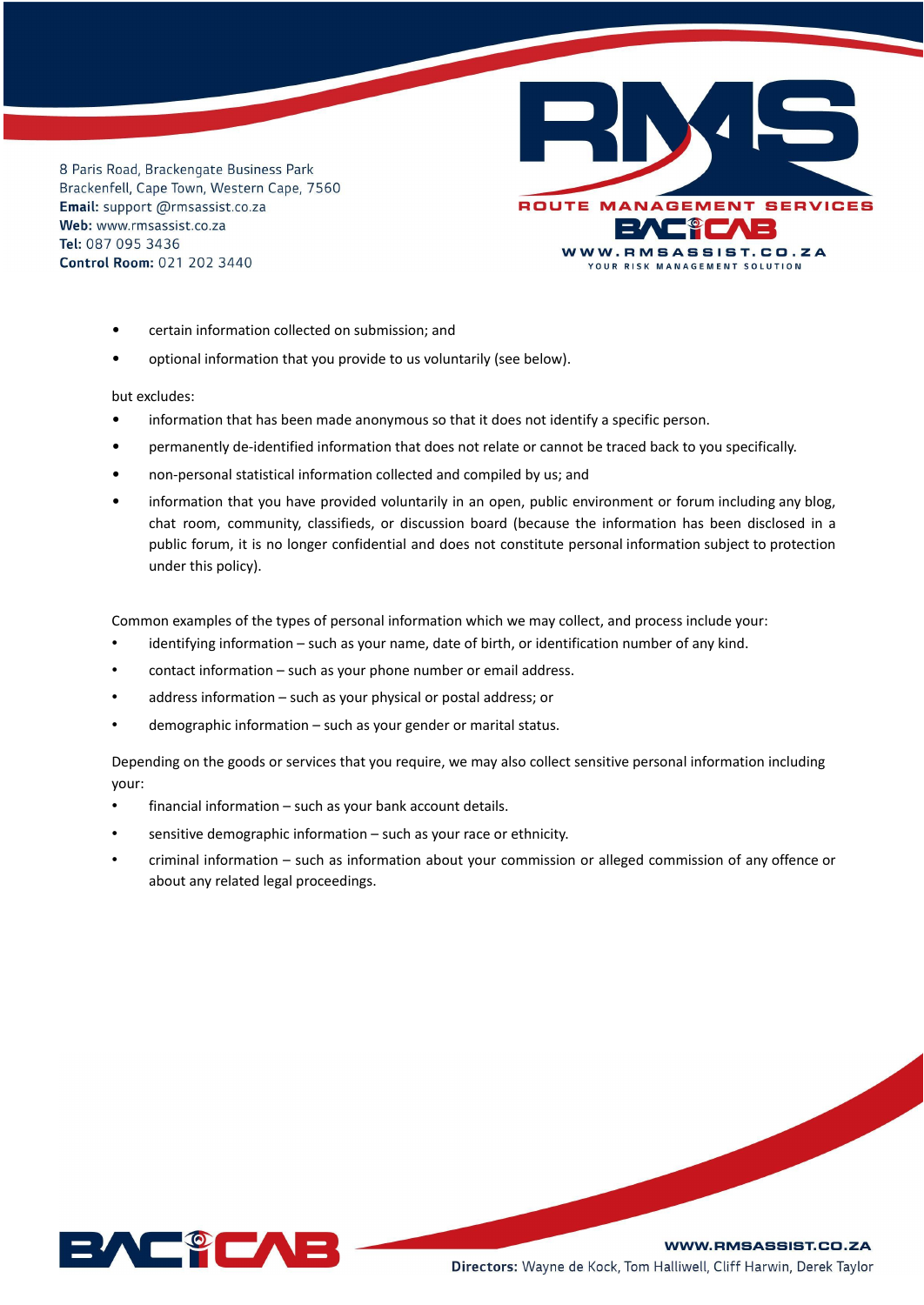

## **ACCEPTANCE REQUIRED**

Before any supply of goods or services or the customer onboarding, this policy together with our terms and conditions should be accepted by all parties. Failure to do so may result in RMS not being able to provide any goods/ services. By requesting our services, you are confirming consent to this policy.

- Anyone that does not have legal capacity to conclude a contract or is younger than the legal age of majority (18 years old) may not access our website or order goods and services.
- By accepting this policy, you are deemed to have read, understood, accepted, and agreed to be bound by all its terms.
- You may only send us your own personal information or the information of another data subject where you have their permission to do so.

# **Changes**

We may change the terms of this policy at any time by updating our web page.

#### **O<sup>N</sup> REGISTRATION**

Once you register with RMS, you will provide us with certain information that will then be made visible to us, this personal information will include your name and surname, email address, telephone numbers, your Tax details, banking details, postal address or street address.

We will use this personal information to fulfil your account, provide additional services and information to you as we reasonably think appropriate, and for any other purposes set out in this policy.

When you request services from us, you will be asked to provide us with additional information on a voluntary basis.

# **OPTIONAL DETAILS**

You may also provide additional information to us on a voluntary basis (optional information). This includes content or products that you decide to upload or download from our website or when you enter competitions, take

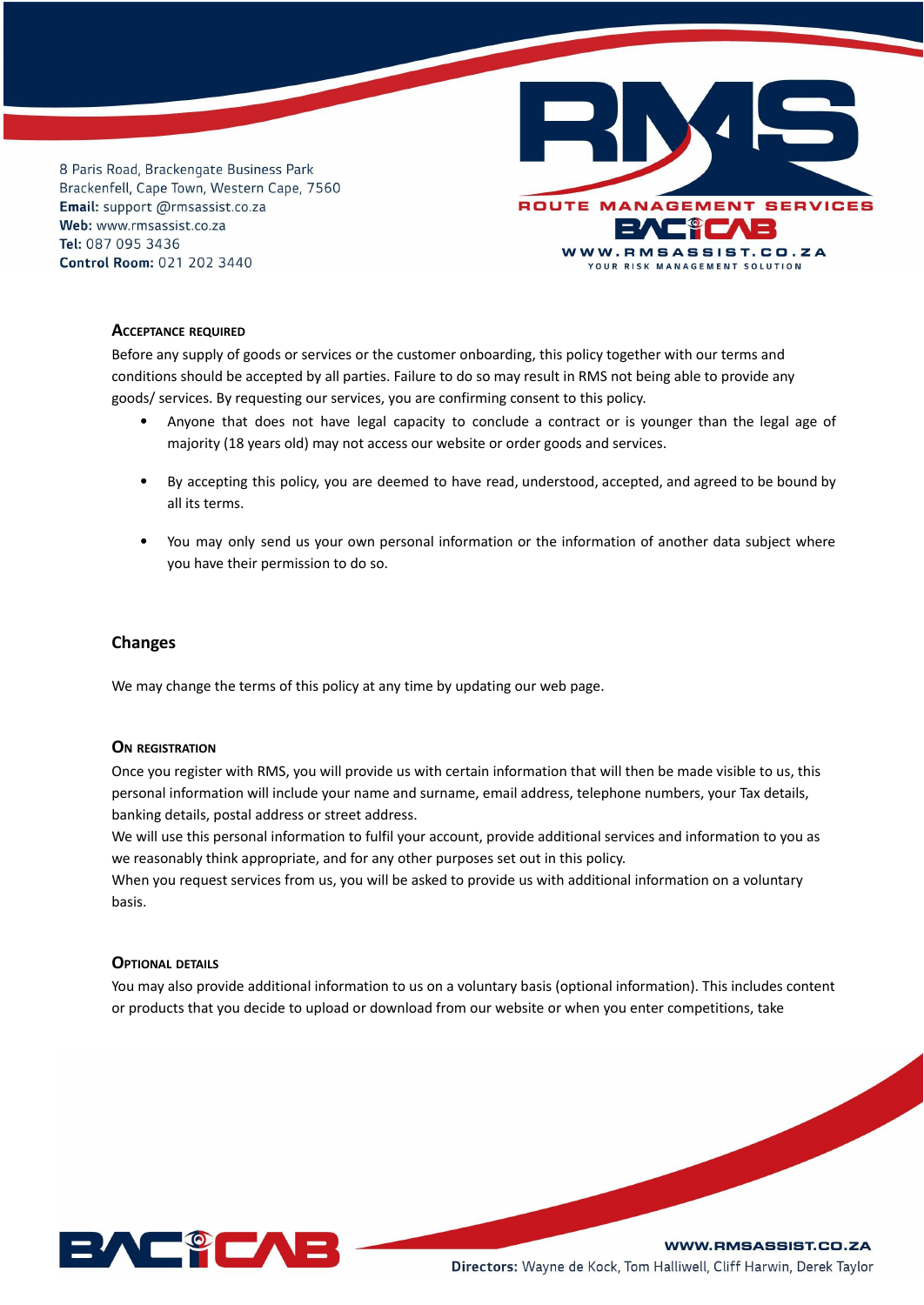

advantage of promotions, respond to surveys, order certain additional goods or services, or otherwise use the optional features and functionality of our website.

#### **RECORDING CALLS**

We may monitor and record any telephone calls that you make to us unless you specifically request us not to.

#### **PURPOSE FOR COLLECTION**

We may use or process any goods or services information, or optional information that you provide to us for the purposes that you indicated when you agreed to provide it to us. Processing includes gathering your personal information, disclosing it, and combining it with other personal information. We generally collect and process your personal information for various purposes, including:

- goods or services purposes such as collecting orders or requests for and providing our goods or services.
- marketing purposes such as pursuing lawful related marketing activities.
- business purposes such as internal audit, accounting, business planning, and joint ventures, disposals of business, or other proposed and actual transactions; and
- legal purposes such as handling claims, complying with regulations, or pursuing good governance.

We may use your usage information for the purposes described above and to:

- remember your information so that you will not have to re-enter it during your visit or the next time you access the website.
- monitor website usage metrics such as total number of visitors and pages accessed; and
- track your entries, submissions, and status in any promotions or other activities in connection with your usage of the website.

# **CONSENT TO COLLECTION**

We will obtain your consent to collect personal information in accordance with applicable law and when you provide us with any registration information or optional information.

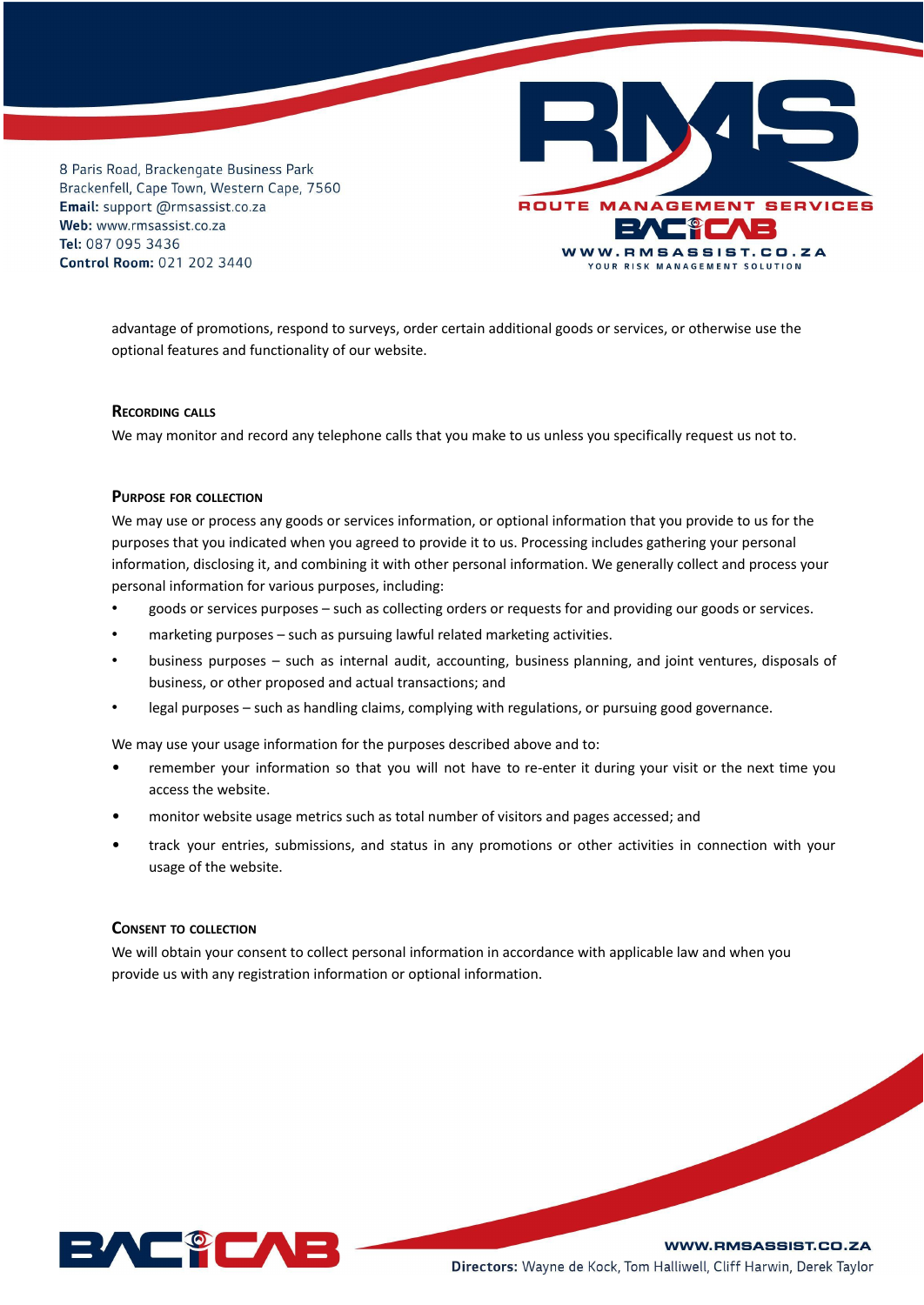

# **OUR OBLIGATIONS**

We may use your personal information to fulfil our legal obligations to you as our customer in providing good and services and to send relevant and appropriate electronic correspondence to you to keep you informed regarding, but not limited to, news about services in which we may think that you are interested in

#### **MESSAGES AND UPDATES**

We may send administrative messages and email updates to you about the website. In some cases, we may also send you primarily promotional messages of which you can choose to opt-out of.

# **OR**

We may send administrative messages and email updates to you about the website. We will not send you promotional messages unless you have chosen to opt-into them. But we may send you one message asking you to opt-into promotional messages.

## **TARGETED CONTENT**

While you are logged into the website, we may display targeted adverts and other relevant information based on your personal information. In a completely automated process, computers process the personal information and match it to adverts or related information. We never share personal information with any advertiser unless you specifically provide us with your consent to do so. Advertisers receive a record of the total number of impressions and clicks for each advert. They do not receive any personal information. If you click on an advert, we may send a referring URL to the advertiser's website identifying that a customer is visiting from the website. We do not send personal information to advertisers with the referring URL. Once you are on the advertiser's website however, the advertiser can collect your personal information.

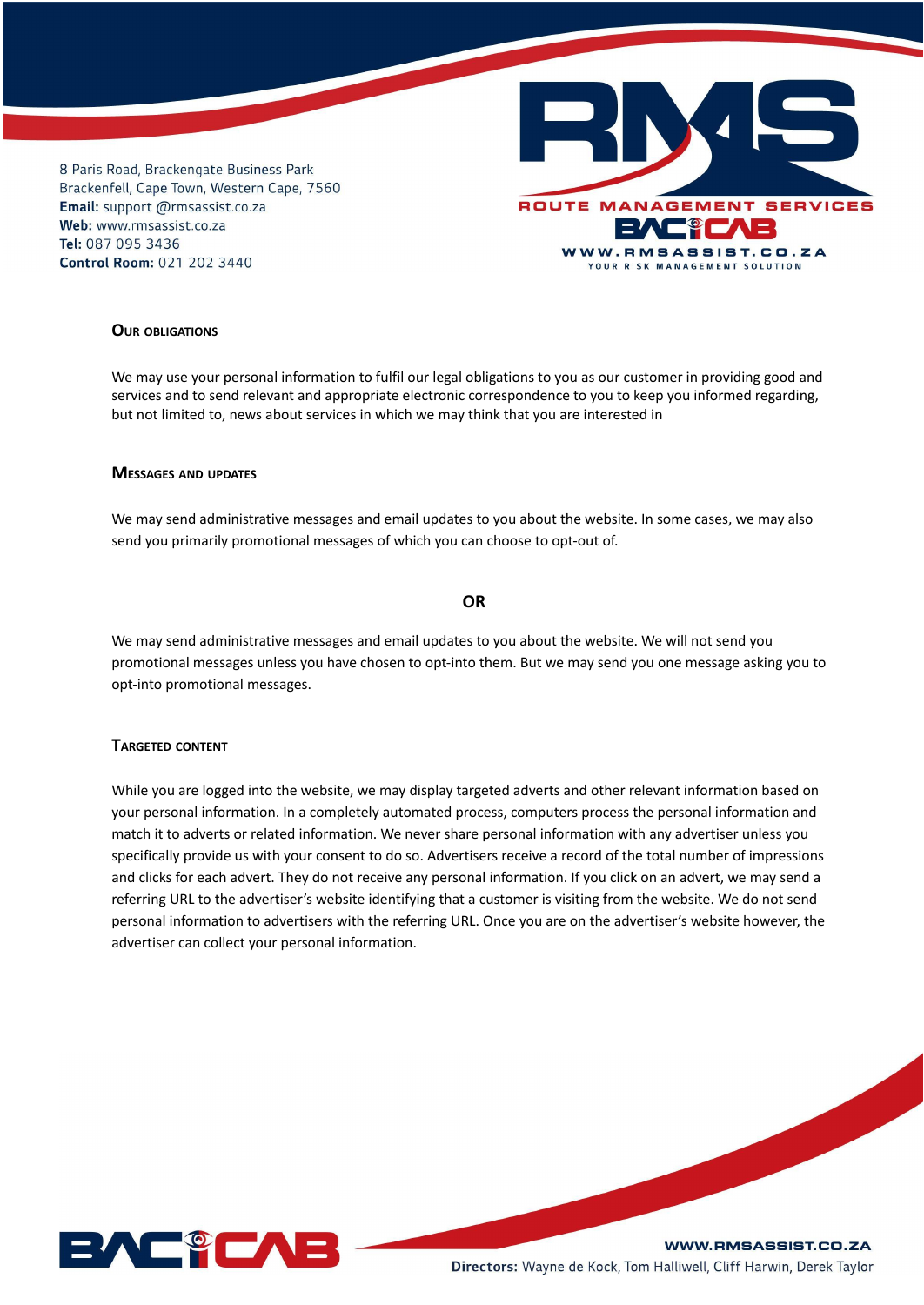

## **SHARING**

In general, we do not share your personal information however we may share your personal information with third parties that act as service provides on our behalf as permitted by law

- other divisions or companies within the group of companies to which we belong to provide joint content and services like registration, for transactions and customer support, to help detect and prevent potentially illegal acts and violations of our policies, and to guide decisions about our products, services, and communications (they will only use this information to send you marketing communications if you have requested their goods or services).
- our goods or services providers under contract who help provide certain goods or services or help with parts of our business operations, including fraud prevention, bill collection, marketing, technology services (our contracts dictate that these goods or services providers only use your information in connection with the goods or services they supply or services they perform for us and not for their own benefit).
- credit bureaus to report account information, as permitted by law.
- banking partners as required by credit card association rules for inclusion on their list of terminated merchants (if you utilize the services to receive payments and you meet their criteria); and
- other third parties who provide us with relevant services where appropriate.

#### **REGULATORS**

We may disclose your personal information as required by law or governmental audit. Law enforcement

We may disclose personal information if required:

- by a subpoena or court order.
- to comply with any law.
- to protect the safety of any individual or the public; and
- to prevent violation of our customer relationship terms.

We will not sell personal information. No personal information will be disclosed to anyone except as provided in this privacy policy. For Marketing Purposes, we may disclose aggregate statistics (information about the customer population in general terms).

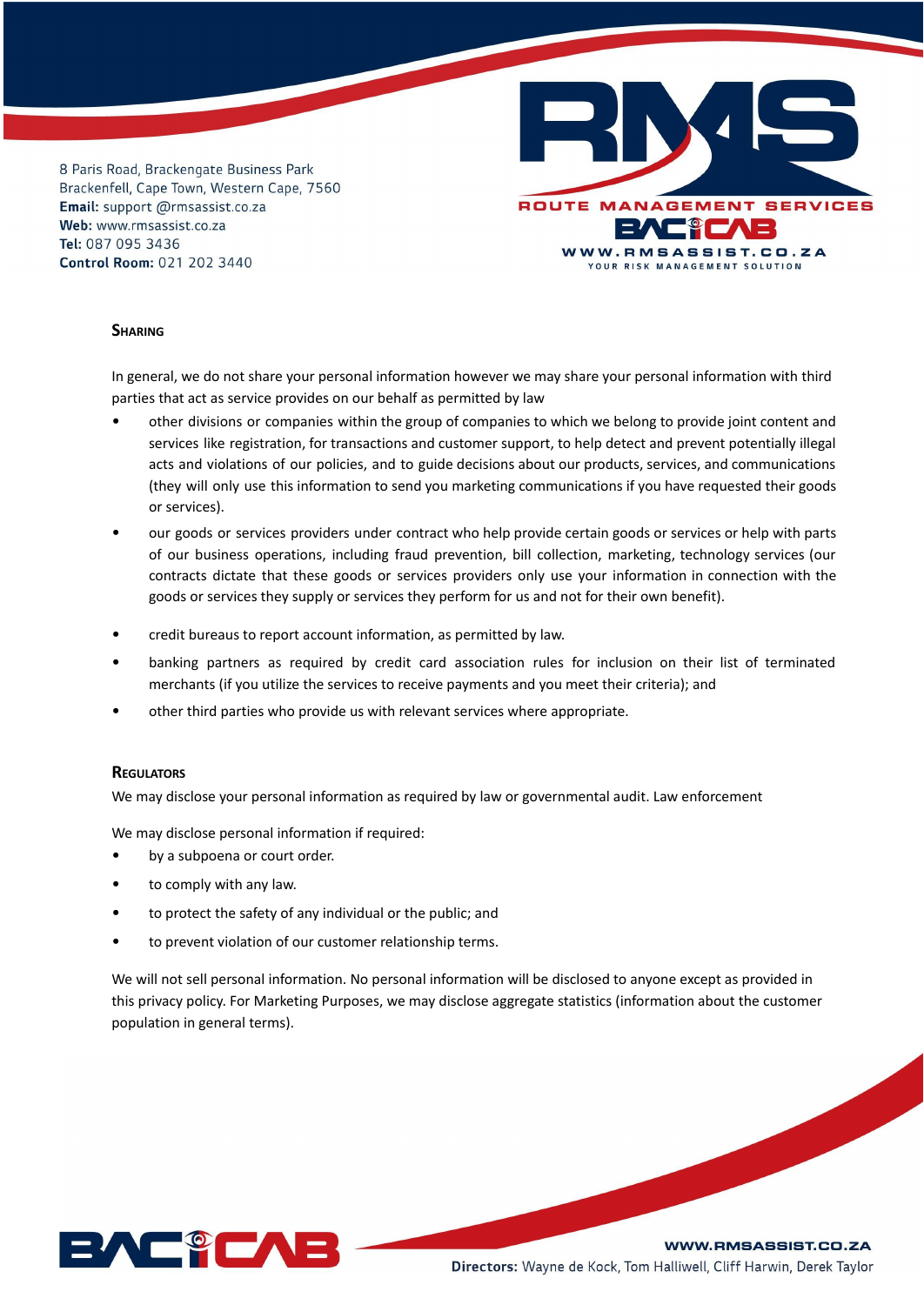

We may need to disclose personal information to our employees that require the personal information to do their jobs. These include our responsible management, accounting, audit, compliance, information technology, or other personnel.

Change of ownership.

If we undergo a change in ownership, or a merger with, acquisition by, or sale of assets to another entity, we may assign our rights to the personal information we process to a successor, purchaser, or separate entity. We will disclose the transfer on the website. If you are concerned about your personal information migrating to a new owner, you may request us to delete your personal information.

#### **SECURITY**

We take the security of personal information very seriously and always do our best to comply with applicable data protection laws. Our hosting company will host our website in a secure server environment that uses a firewall and other advanced security measures to prevent interference or access from outside intruders. We authorize access to personal information only for those employees who require it to fulfil their job responsibilities. We implement disaster recovery procedures where appropriate.

#### **ACCURATE AND UP TO DATE**

We will try to keep the personal information we collect as accurate, complete, and up to date as is necessary for the purposes defined in this policy. From time to time, we may request you to update your personal information. You can review or update any personal information that we hold on you by accessing your account online, emailing us, or phoning us. Please note that to better protect you and safeguard your personal information, we take steps to verify your identity before granting you access to your account or making any corrections to your personal information. Please inform us if any information is changed or an employee that has access to our systems leaves your business

# **RETENTION**

We will only retain your personal information for as long as it is necessary to fulfil the purposes explicitly set out in this policy, unless:

retention of the record is required or authorized by law; or